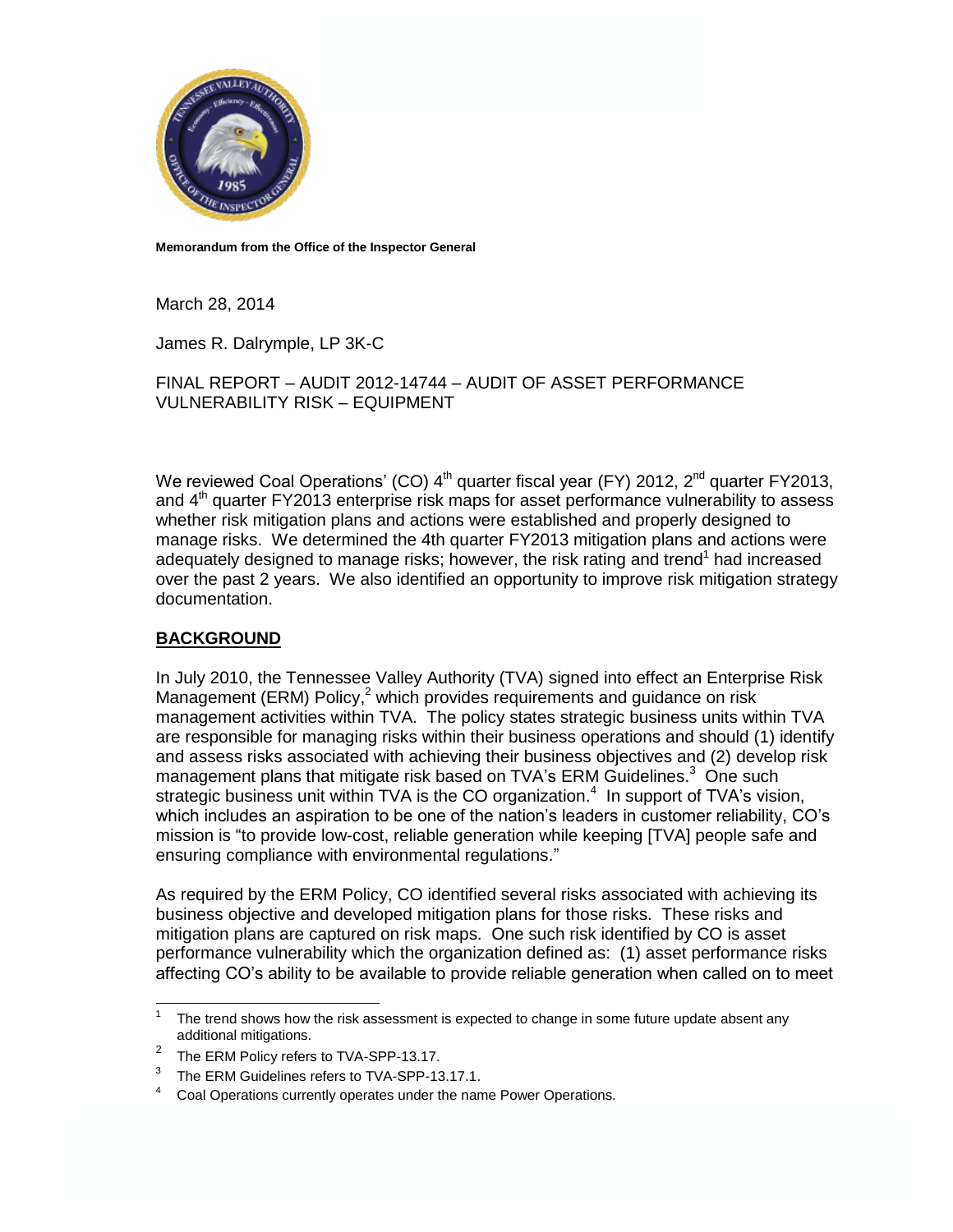James R. Dalrymple Page 2 March 28, 2014

TVA system demands and (2) unit availability risk driven by equipment-failure-related forced/maintenance outage events and planned outage extension of significant durations. The risk is included in TVA's Asset Performance and Operations enterprise risk category. That category focuses on assets performing reliably and constantly as required by the power supply plan.

The ERM Guidelines provide a scale for rating the probability and consequence<sup>5</sup> of identified risks. The scale for probability includes remote, unlikely, even odds, very likely, and virtually certain. The scale for consequence includes minor, moderate, major, severe, and worst case. Additionally, the consequence scale is divided into four subcategories to indicate the strategic objective most likely impacted by a risk occurrence: public image, safety, financial, and environmental. As of  $4<sup>th</sup>$  quarter FY2013, CO rated the risk of asset performance vulnerability as a very likely probability having moderate<sup>6</sup> financial consequence.

According to a version of the  $4<sup>th</sup>$  quarter FY2013 risk map, CO has four mitigation plans and six mitigating actions, or projects, for the risk of asset performance vulnerability. Three of CO's mitigation plans focused on reducing the probability of occurrence, while the other mitigation plan concentrated on reducing the consequences. The risk map includes continuing plants and those scheduled to be idled.

## **OBJECTIVE, SCOPE AND METHODOLOGY**

Due to the importance of reliable energy production at TVA, we chose to audit the risk of asset performance vulnerability in CO. The audit objective was to assess whether risk mitigation plans and actions were established and properly designed to manage the risk. We did not assess the operating effectiveness of the mitigation plans and actions.

To achieve our objective, we:

- Obtained and reviewed relevant Standard Programs and Processes for information on policies, procedures, and control activities related to TVA's ERM to gain an understanding of the risk management procedures. We did not perform testing of internal controls; our intent was to simply gain an understanding of those activities within the ERM process.
- Obtained and reviewed the  $4<sup>th</sup>$  quarter FY2012, 2<sup>nd</sup> quarter FY2013, and  $4<sup>th</sup>$  quarter FY2013 enterprise risk maps to acquire the definition of the risk, the rating of the risk, the mitigation strategy, and the mitigating actions. We reviewed the definition of the risk and used professional judgment to determine if the mitigation strategy and mitigating actions address the risk as it is defined. We also obtained other past versions of the risk map to note if the risk rating changed (i.e., increased or decreased) over time.

 $\frac{1}{5}$ The ERM Guidelines define probability as the likelihood or frequency of a risk occurring, while consequence is defined as the outcome of an event.

<sup>6</sup> The ERM Guidelines define very likely as a 75-percent probability that the event will occur in the next 36-60 months, while a moderate financial consequence is defined as a \$25-\$100 million impact.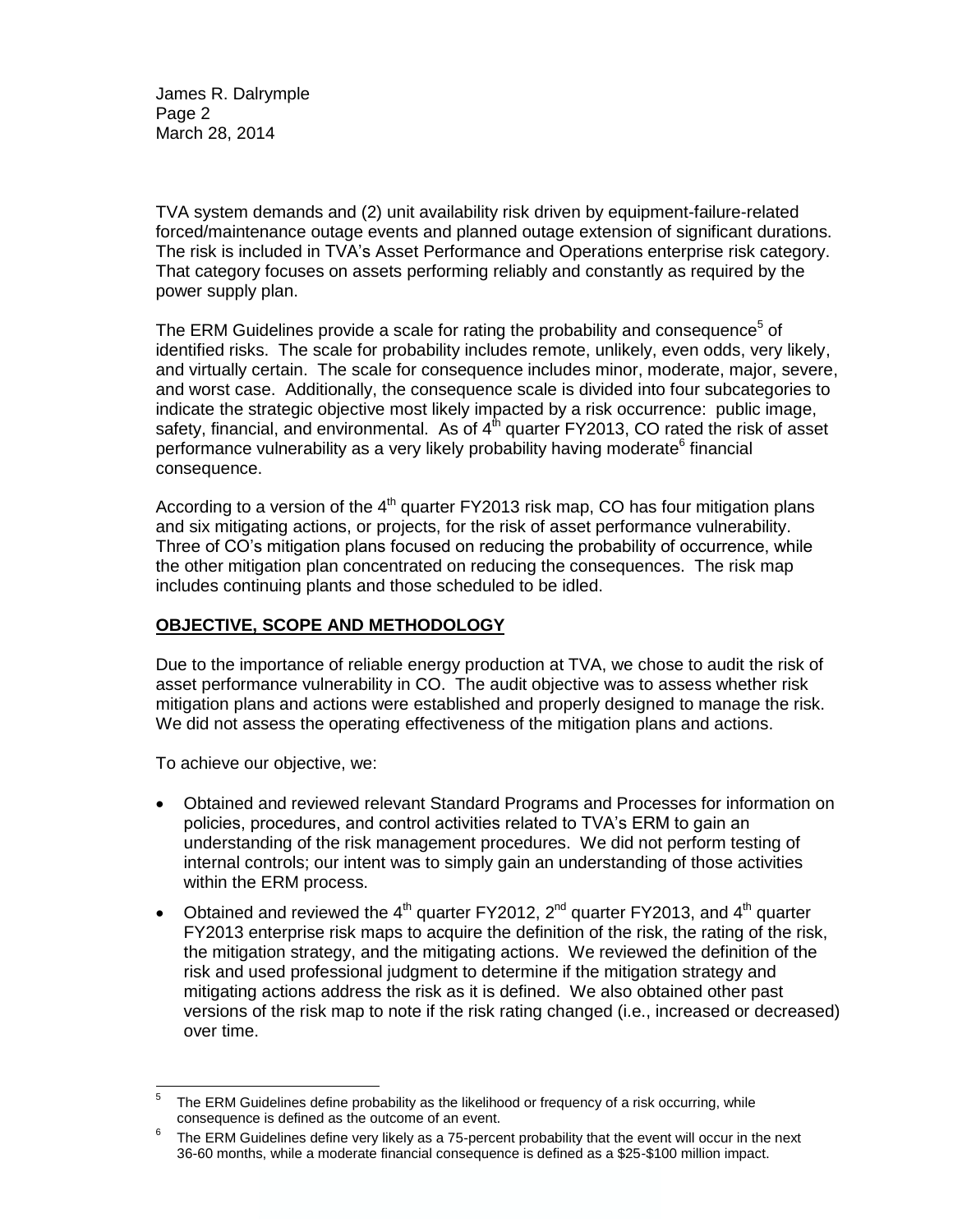James R. Dalrymple Page 3 March 28, 2014

• Interviewed CO personnel to obtain information and documentation related to the risk and the design of the risk map and to determine if additional actions were being taken that were not documented on the risk map. We used this information and documentation in conjunction with professional judgment to identify an opportunity to improve the mitigation strategy documentation.

We conducted this performance audit in accordance with generally accepted government auditing standards. Those standards require that we plan and perform the audit to obtain sufficient, appropriate evidence to provide a reasonable basis for our findings and conclusions based on our audit objective. We believe the evidence obtained provides a reasonable basis for our findings and conclusions based on our audit objective.

## **FINDINGS**

l

We determined the 4<sup>th</sup> quarter FY2013 mitigation plans and actions were adequately designed to manage the risks. Although the risk rating and trend had increased from 2 years ago,<sup>7</sup> in our opinion, mitigation plans and actions that consider utilization of assessment tools, replacing components during planned outages, development and implementation of projects and programs to avoid consequences, and reclassification of components to capital from Operations and Maintenance to increase investment in longterm improvements reasonably address the risk of asset performance vulnerability in CO.

During our audit, we identified an opportunity to improve CO's risk mitigation documentation. Specifically, we found that actions included on the  $2^{nd}$  quarter FY2013 risk map lacked detail to allow individuals unfamiliar with CO to determine how those actions could reduce the risk of asset performance vulnerability in CO. The 2<sup>nd</sup> quarter FY2013 risk map listed one general action and one specific action: (1) implement FY2013 business plan projects and outages and (2) preventative maintenance program. The risk owners stated that when the  $2<sup>nd</sup>$  quarter FY2013 map was developed, specific actions were not included because those actions contained business sensitive information related to TVA's plans for idling of its coal-fired plants/units, including future staffing needs. At various times during this audit, the Office of the Inspector General discussed this improvement opportunity with the risk owner and suggested adding detail to mitigating actions. The version of the  $4<sup>th</sup>$  quarter FY2013 risk map contains five specific mitigating actions and one general mitigating action, which addressed our suggestion.

- - - - - -

<sup>7</sup> According to TVA, the increase in risk rating and trend from 2 years ago is due to decreased funding in general in conjunction with a minimal funding strategy for units scheduled to be idled. TVA has made the decision to accept some risks and stop long-term investment in the units that are scheduled to be idled, with the exception of safety and regulatory concerns.